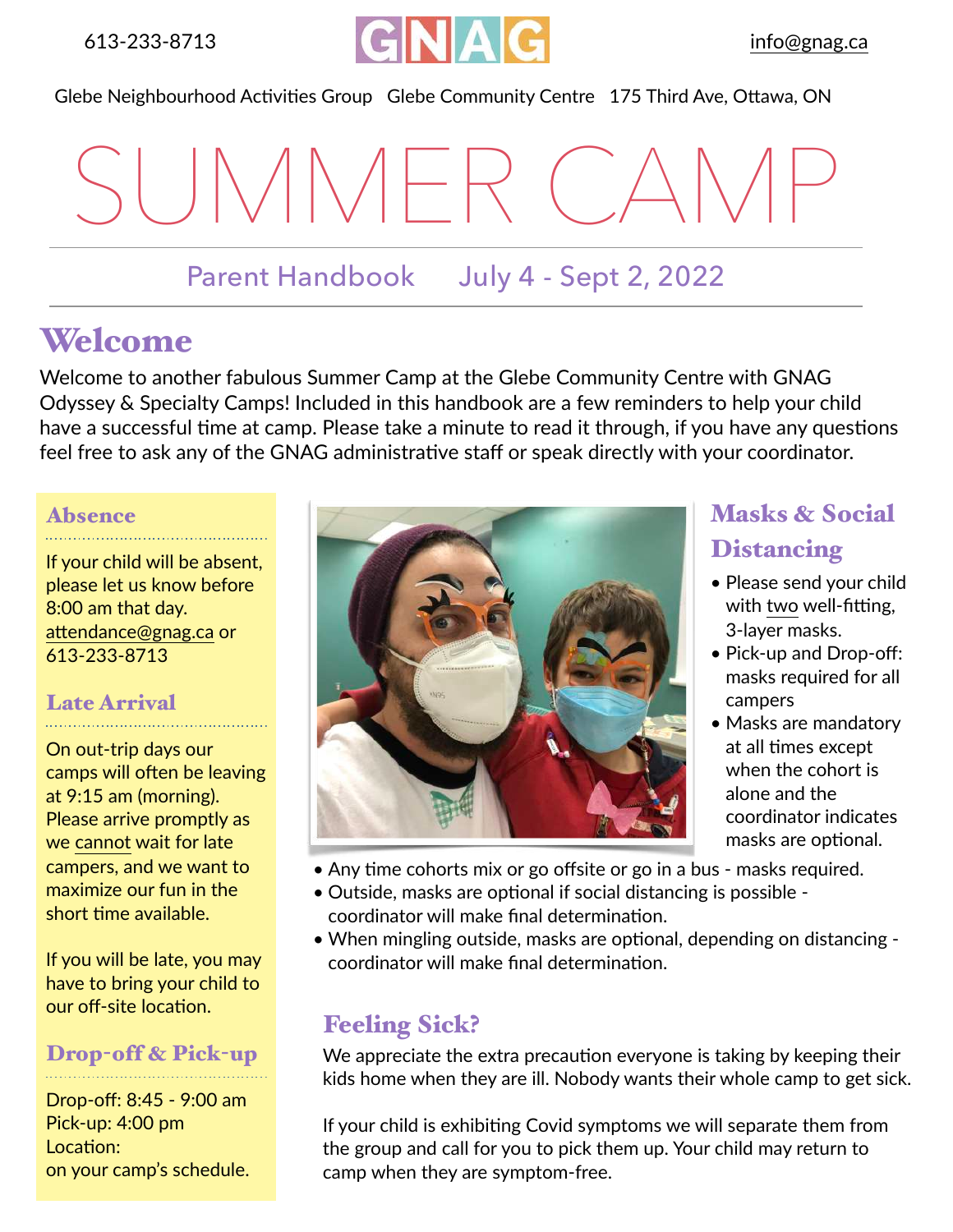# 613-233-8713 **GNAG** [info@gnag.ca](mailto:info@gnag.ca)



### Covid Vaccines

Children who are eligible for full vaccination must be fully vaccinated in order to be able to attend and bring proof with a QR code on the first day.

Who is eligible?

- All those born in 2016 or before.
- All those born in 2017 will be required to be vaccinated 12 weeks after their 5th birthday.

#### **My children are at two different GNAG locations.**

We recommend dropping-off and picking-up at our off-site location **FIRST** and following up with the Glebe CC site.

**You must make arrangements with your child's Camp Coordinator in advance.** 

**Due to out-trips, intake procedure and scheduling, late arrival can be more difficult than in the past. If you are running late for camp please call GNAG at 613-233-8713 to determine how best to proceed.** 

**If we're not busy we'll try to answer.**

**Late Arrival Early Pick-up** 

**You must make arrangements with your child's Camp Coordinator in advance. If you need to pick up early, please call GNAG at 613-233-8713 to determine what your camp is doing.** 

**You may need to meet them at their location.**

### Allergies/Special Needs/Medications

Participants with allergies, special needs or medications may need to fill out extra forms. These are available on our website, can be emailed to you or we can provide a hard copy.

#### **We require TWO Epipens and one must be worn by the participant.**

Please come talk to your camp coordinator or a GNAG office administrator upon arrival to discuss any concerns.

### **Pre-care: 8 - 9 am & Post-Care: 4 - 5:30 pm**

You can enrol for pre and post-care online, they take place at the Glebe CC. We will walk the pre and post-care children to and from their offsite locations each day.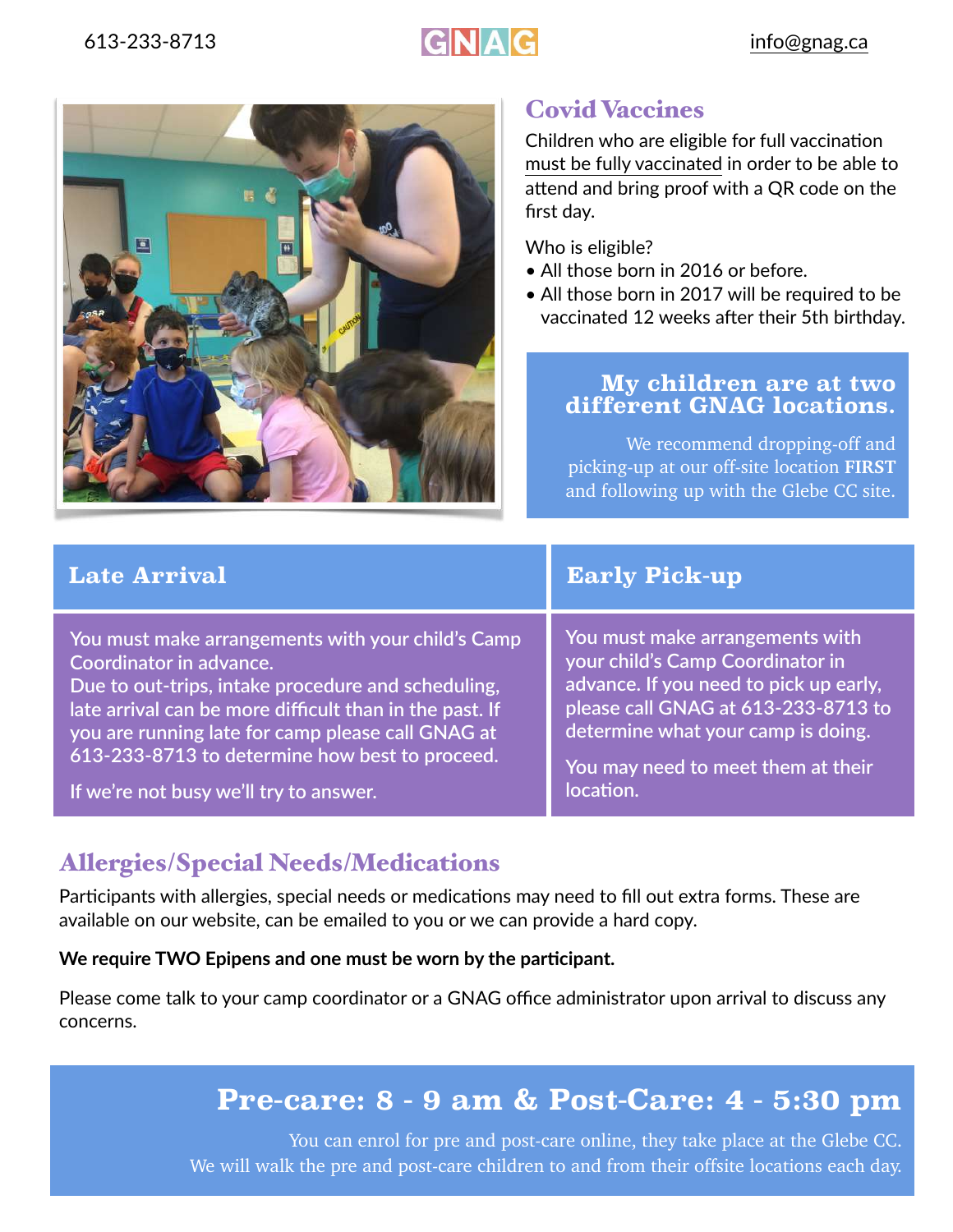

#### Label

#### **Label, label, label!**

Campers are responsible for all of their own belongings. We recommend labelling everything with the participants' full name. Please note: If a child loses something staff will do their very best to help them find it, but ultimately it is the child's responsibility. Our lost and found is given to charity on a regular basis, so be vigilant about your child's belongings each day.

#### **Just get out that sharpie and LABEL, LABEL LABEL!**

*Try to imagine how many bottles of sunscreen and beach towels come into the building each day.* 

#### What to bring

- hat
- sunscreen
- water bottle
- swimsuit & towel



- extra mask or two
- ‣ sun shirt/rash-guard
- ‣ nut-free lunch and snacks
- extra clothes (especially the little potty trainers)
- ‣ plastic bag for wet clothes



#### Packing Food

Please provide your child with a nutritious lunch, snacks and plenty of drinks. Lunches and snacks must be **nut-free**. **Lunch Pro-Tips:**

- Pack lunch with your child so you are on the same page.
- Pack food they love, they need all the energy they can get. It is not a great time to try out a new food.

We encourage them to eat but we will NOT force them to eat.

#### Technology - What NOT to bring

Campers under 12 yrs are not allowed electronics during camp time. We strongly discourage these participants from bringing phones, hand-held consoles, digital cameras, etc.

Teen campers  $(12 + yrs)$  may bring electronics but they will be asked to refrain from using it during programming time.

**GNAG is not responsible** for any lost, stolen or broken technology. We still recommend campers leave electronics and money at home for safe-keeping.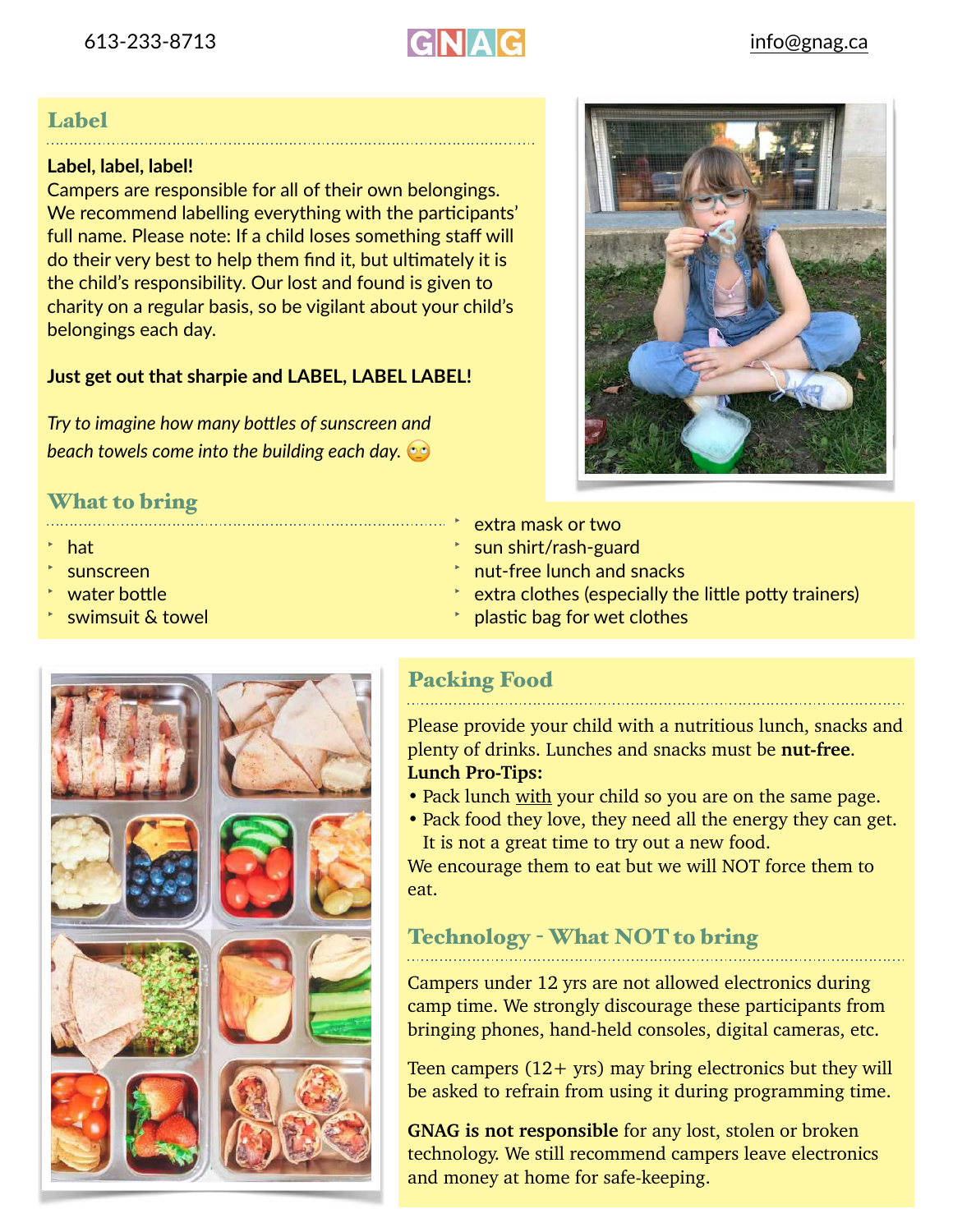613-233-8713 **GNAG** [info@gnag.ca](mailto:info@gnag.ca)

### **Sun Sense**

Every day your child needs:

- •Hat
- •Water bottle
- •Sunscreen
- •Sun-shirt for water play: strongly recommended
- •BEFORE arriving, please apply sunscreen to your child.
- All campers should try to apply their own sunscreen. Please practice at home (without a mirror). Backs are hard to reach so we will help or you can send a second shirt in case one gets wet.
- •Imagine trying to apply sunscreen to 20 30 small children, we wouldn't have time to do anything else if we didn't get the children to at least try.





### **Photos & Videos**

We like to take pictures of our camps in session and we use those photos in our guides, on our website, in social media and in promotional material. We reserve the right to use photographs and videos of

our programs and special events for promotional purposes unless otherwise indicated.

### **Expect a call!**

Our staff will be calling you prior to your child's camp week. We prefer to speak with you before your child attends camp. We may call from 613-233-8713 or 613-564-1058 or even our own blocked cell phones as we sometimes work from home.

There is a lot of admin to go over and it just won't fit in a message.

- What to bring and not to bring
- Drop-off and pick-up
- Summer Camp Waivers
- Vaccination compliance
- Behavioural expectations

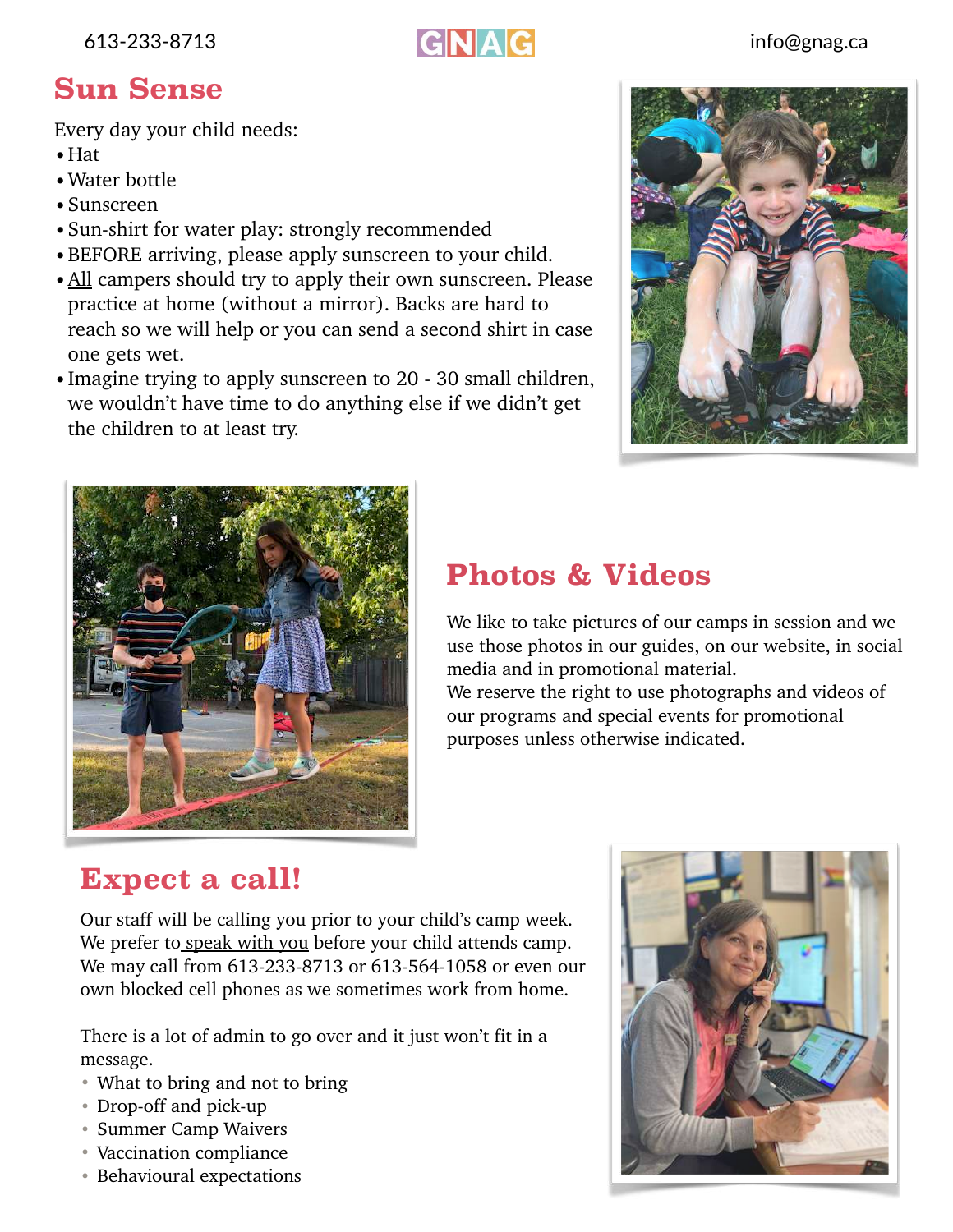613-233-8713 **GNAG** [info@gnag.ca](mailto:info@gnag.ca)

# **Management Team**

Our management team works year-round to provide quality programming to our community. We are here to serve you! If you wish to speak directly with a member of the team, they can exit the building to chat with you provided they are not counted as ratio in a camp. You can also call 613-233-8713 or send an email to [info@gnag.ca](mailto:info@gnag.ca), which goes to the whole team, so you're sure to get an answer quickly.



- **Executive Director Sarah Routliffe [sarah@gnag.ca](mailto:sarah@gnag.ca) Director of Recreation Paul O'Donnell [paul@gnag.ca](mailto:paul@gnag.ca) Office Manager Clare Davidson Rogers [clare@gnag.ca](mailto:clare@gnag.ca) Financial Administrator Peter Wightman [peter@gnag.ca](mailto:peter@gnag.ca) Children & Family Manager Alison O'Connor [ali@gnag.ca](mailto:ali@gnag.ca) Adult Manager John Muggleton [john@gnag.ca](mailto:john@gnag.ca) Preschool & Kinder Coordinator Jason Irvine [jason@gnag.ca](mailto:jason@gnag.ca) Theatre & Q4 Coordinator Lauren Kirk [lauren@gnag.ca](mailto:lauren@gnag.ca) Youth & Adult Coordinator Katie Toogood [katie@gnag.ca](mailto:katie@gnag.ca) Food & Customer Service Tanis Hodder [tanis@gnag.ca](mailto:tanis@gnag.ca)**
- 
- 

### **Our Summer Team**

Our team includes full time recreation staff as well as summer staff in the roles of Coordinators and Counsellors. Our staff are trained in Standard First Aid, CPR Level C and the following areas:

- Behaviour management
- Programming
- Safety and awareness
- Team dynamics
- Character education
- Communication
- GNAG policies and procedures